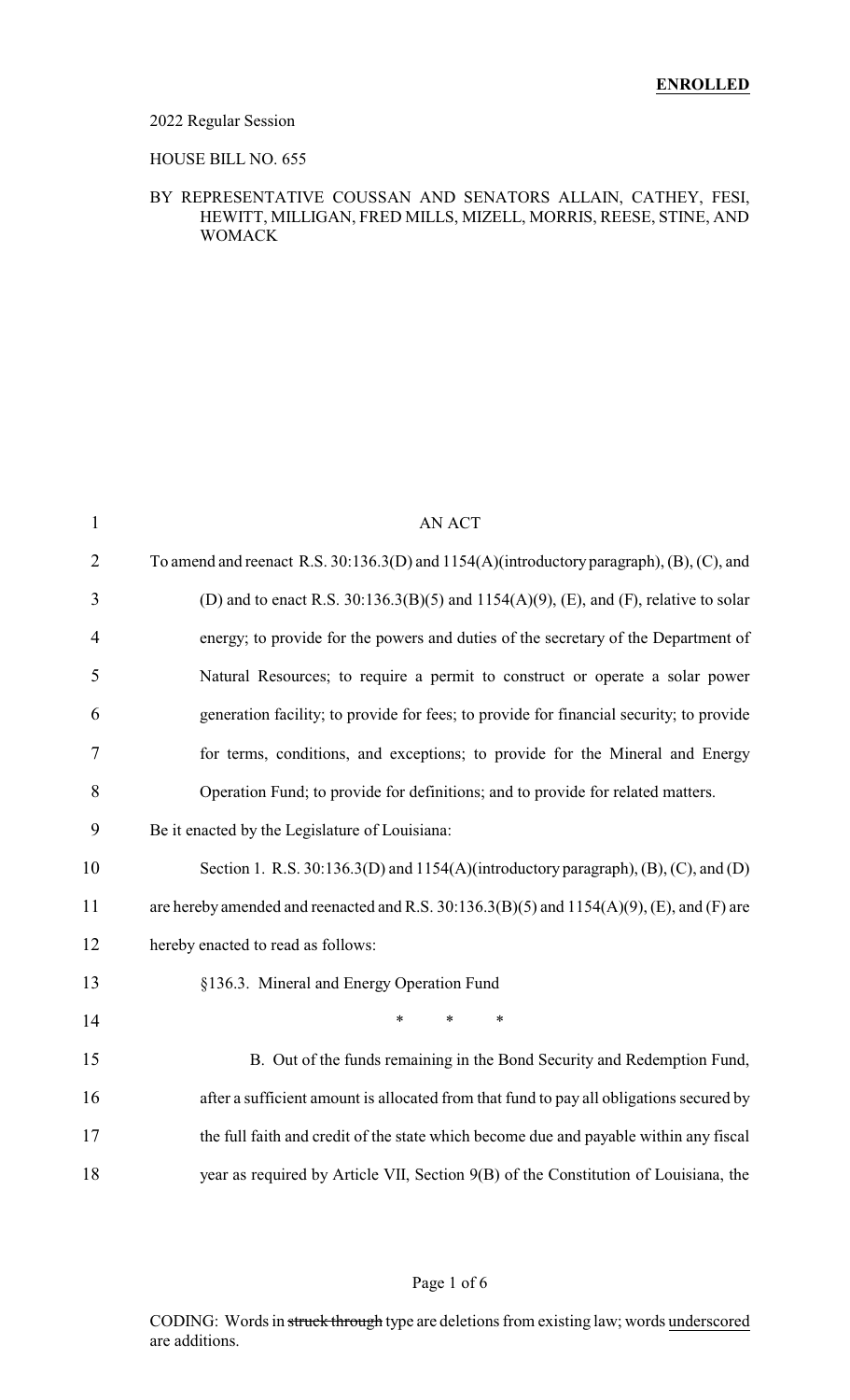| $\mathbf{1}$   | treasurer in each fiscal year shall pay into the fund revenues and amounts from the     |
|----------------|-----------------------------------------------------------------------------------------|
| $\overline{2}$ | following sources:                                                                      |
| 3              | $\ast$<br>$\ast$<br>∗                                                                   |
| $\overline{4}$ | (5) All revenue received from fees collected pursuant to R.S. 30:1154.                  |
| 5              | $\ast$<br>$\ast$<br>∗                                                                   |
| 6              | D. The monies in the fund shall be appropriated by the legislature to the               |
| 7              | Department of Natural Resources to be used solely for the administration and            |
| 8              | regulation of minerals, ground water, and related energy activities. Additionally,      |
| 9              | monies deposited into the fund pursuant to Paragraph $(B)(5)$ of this Section shall be  |
| 10             | used solely for the administration and regulation of solar power generation facilities. |
| 11             | $\ast$<br>$\ast$<br>∗                                                                   |
| 12             | §1154. Regulations governing solar devices power generation facilities; solar leases    |
| 13             | A. The secretary shall develop and adopt, in cooperation with affected                  |
| 14             | utility, agricultural, and solar industries, landowners, and consumer representatives   |
| 15             | and after one or more public hearings, regulations governing solar devices power        |
| 16             | generation facilities and property leases for the exploration, development, and         |
| 17             | production of solar energy. The regulations shall be designed to encourage the          |
| 18             | development and use of solar energy and to provide maximum information to the           |
| 19             | public concerning solar devices and solar power generation facilities.<br>The           |
| 20             | regulations may include all of the following:                                           |
| 21             | $\ast$<br>*<br>∗                                                                        |
| 22             | $(9)(a)$ Requirements for a permit to construct or operate a solar power                |
| 23             | generation facility shall include a bond or other acceptable financial security in an   |
| 24             | amount determined by the secretary to ensure proper site closure. Any bond shall        |
| 25             | be executed by the permittee and a corporate surety licensed to do business in the      |
| 26             | state. The bond or other instrument shall be payable to the Department of Natural       |
| 27             | Resources except the secretary may accept any financial security provided to the        |
| 28             | landowner or lessor for facilities exempted from permit fees pursuant to Paragraph      |
| 29             | $(D)(3)$ of this Section. Any bond or other instrument shall ensure the following:      |

Page 2 of 6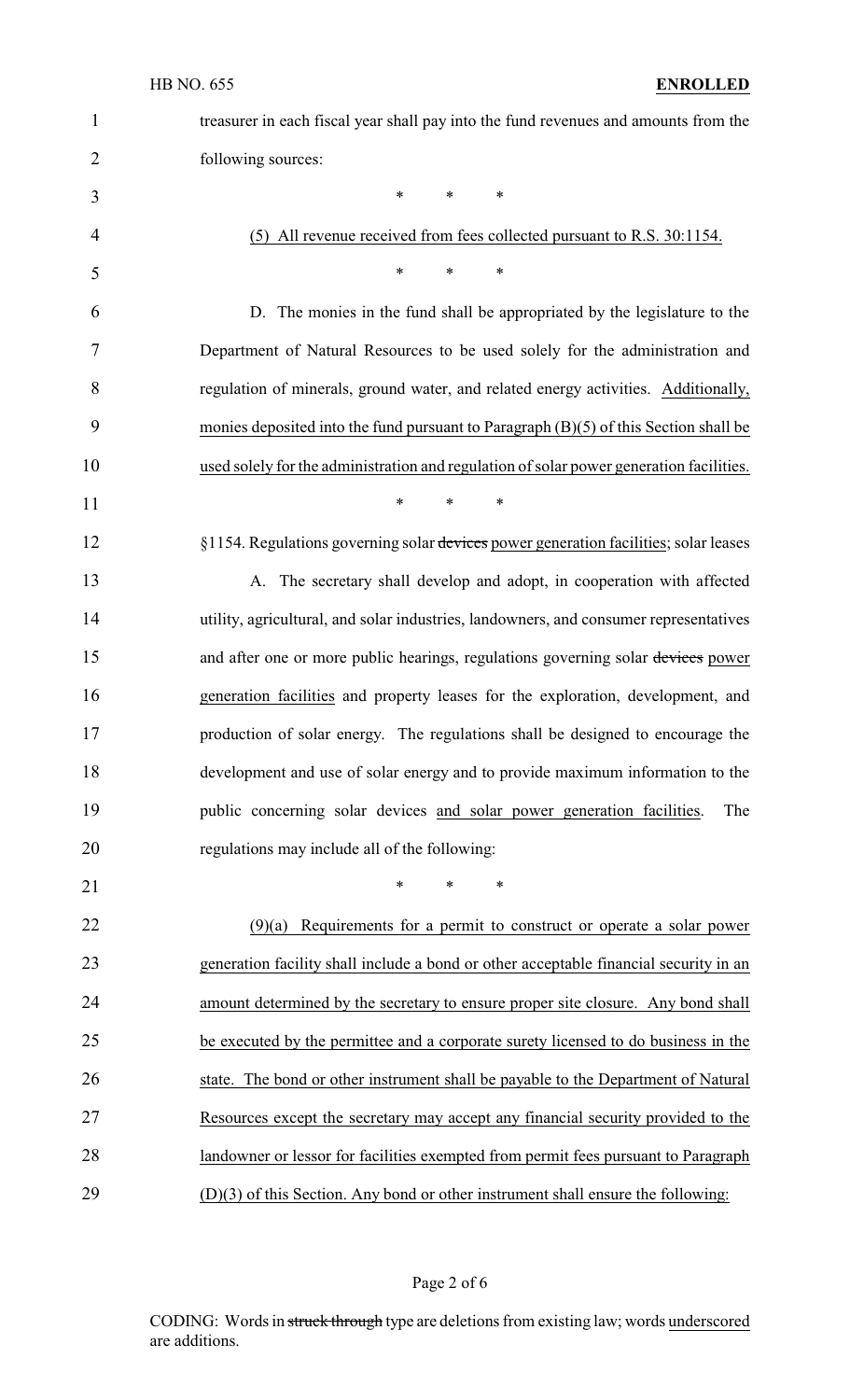| $\mathbf{1}$   | Substantial compliance with this Section and any rule or regulation<br>(i)             |
|----------------|----------------------------------------------------------------------------------------|
| $\overline{2}$ | promulgated pursuant to this Section.                                                  |
| 3              | (ii) Compliance with any permit issued or enforced pursuant to this Section.           |
| $\overline{4}$ | (iii) Compliance, as determined by a court of competent jurisdiction, with             |
| 5              | provisions of the property lease for the exploration, development, and production of   |
| 6              | solar energy on which the facility is located and that the violation would require     |
| 7              | closure of the facility. The department shall notify the lessor of any enforcement     |
| 8              | action against a permittee or upon a claim against the bond or other instrument.       |
| 9              | (b) In determining the adequacy of the amount or other specific requirements           |
| 10             | of the bond or other financial security, the secretary shall consider the following:   |
| 11             | The assets, debts, and compliance history of the applicant or permittee.<br>(i)        |
| 12             | The condition and capacity of the facilities to be covered by such<br>(ii)             |
| 13             | security.                                                                              |
| 14             | (iii) The estimated cost of site closure and remediation that includes the             |
| 15             | estimated cost of removing the solar power generation facility and associated          |
| 16             | infrastructure from the property and restoring the property to as near as reasonably   |
| 17             | possible to the condition of the property prior to the commencement of construction    |
| 18             | of the facility. The secretary may consider only the salvage value of the facility and |
| 19             | associated infrastructure in determining the estimated cost of site closure and        |
| 20             | remediation if the materials are available in decommissioning during a bankruptcy      |
| 21             | of the facility owner or operator. The secretary shall adjust the estimated cost based |
| 22             | upon any updated decommissioning plan submitted pursuant to Paragraph $(D)(2)$ of      |
| 23             | this Section. Any increase in the amount of financial security required shall be       |
| 24             | secured by the permit holder within thirty days of notification of the increase.       |
| 25             | Subparagraphs (a) and (b) of this Paragraph shall not apply to the<br>(c)              |
| 26             | following solar power generation facilities that are owned by an electric utility      |
| 27             | provider regulated by the Public Service Commission or the council of the city of      |
| 28             | New Orleans:                                                                           |
| 29             | (i) Facilities located on land owned by the electric utility provider and the          |
| 30             | provider is capable of demonstrating a decommissioning plan to the regulator.          |

Page 3 of 6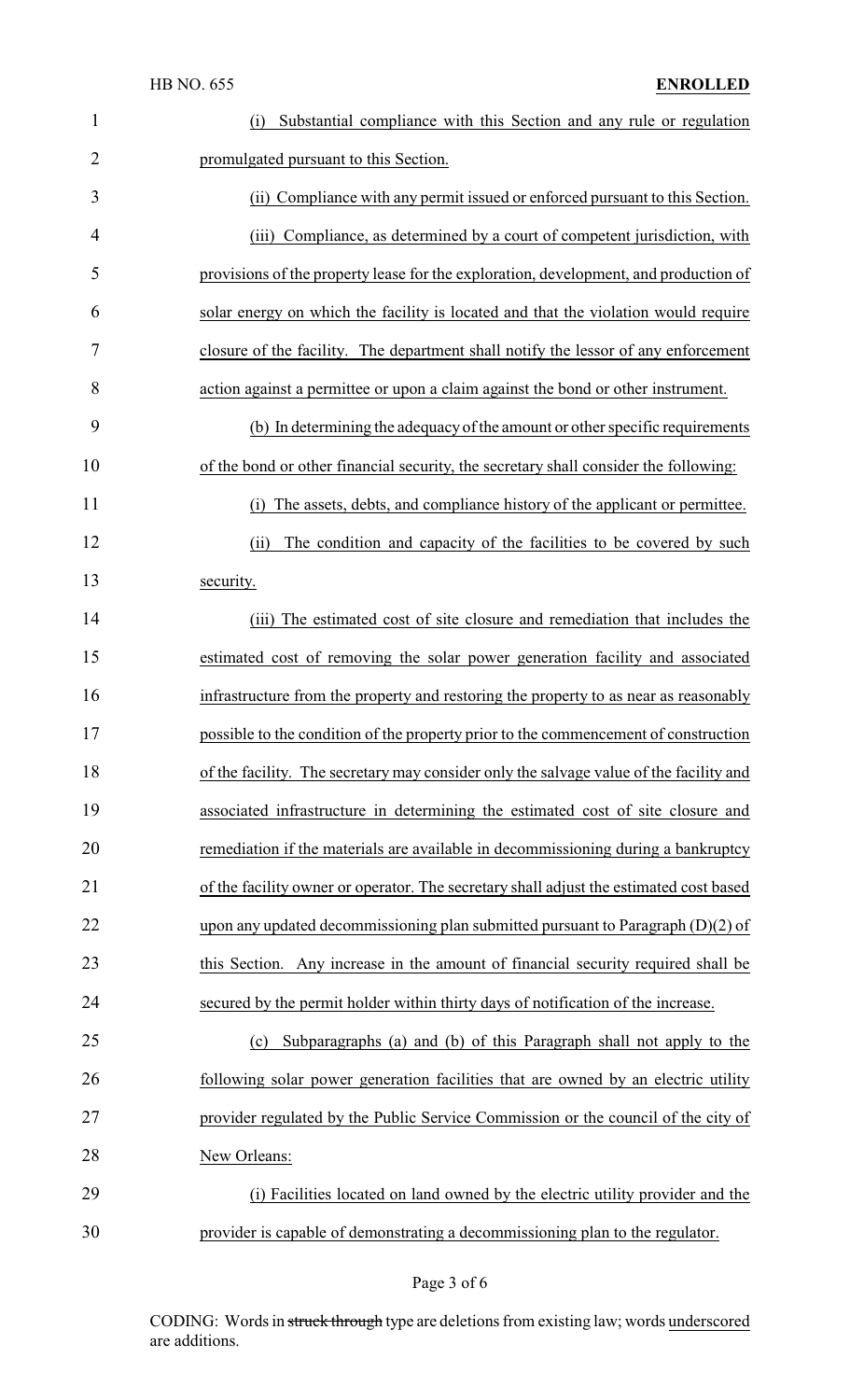| $\mathbf{1}$   | (ii) Facilities located on land leased by the electric utility provider and that         |
|----------------|------------------------------------------------------------------------------------------|
| $\overline{2}$ | meet both of the following conditions:                                                   |
| 3              | (aa) The regulated electric utility provider guarantees to the landowner or              |
| $\overline{4}$ | lessor that the regulated electric utility provider will pay the cost of the             |
| 5              | decommissioning plan provided for in Paragraph $(D)(2)$ of this Section and the          |
| 6              | guarantee is acceptable to the secretary.                                                |
| 7              | (bb) The lease between the landowner or lessor and the regulated electric                |
| 8              | utility provider provides for site decommissioning at the end of the facility's life, at |
| 9              | the termination of the lease, as determined by a court of competent jurisdiction, and    |
| 10             | upon other circumstance that requires closure of the facility.                           |
| 11             | (d) If a solar power generation facility is sold or otherwise transferred, the           |
| 12             | secretary shall not release the bond or other financial security of the seller or        |
| 13             | transferor until the buyer or transferee provides a bond or other acceptable financial   |
| 14             | security in accordance with the provisions of this Section.                              |
| 15             | B. The secretary shall give due consideration to the effects of the regulations          |
| 16             | on the cost of purchasing, installing, operating, and maintaining solar devices in a     |
| 17             | solar power generation facility, and shall reassess and amend the regulations as often   |
| 18             | as deemed necessary considering their effect upon the benefits and disadvantages to      |
| 19             | the widespread adoption of solar energy systems and the need to encourage creativity     |
| 20             | and innovative adaptations of solar energy.                                              |
| 21             | C. Under no circumstances may the secretary preclude any person from                     |
| 22             | developing, installing, or operating a solar device on his own property for residential  |
| 23             | use or collect any fee for such use.                                                     |
| 24             | D.(1) No person shall construct or operate a solar power generation facility             |
| 25             | that has a footprint of ten or more acres without holding a permit issued pursuant to    |
| 26             | the rules and regulations provided for in this Section. A permit issued pursuant to      |
| 27             | this Subsection shall only pertain to the implementation of the decommissioning plan     |
| 28             | as provided in Paragraph (2) of this Subsection, and financial security required         |
| 29             | pursuant to Paragraph $(A)(9)$ of this Section. In addition to other requirements for    |
| 30             | the issuance of a permit, the department shall collect the following fees:               |

# Page 4 of 6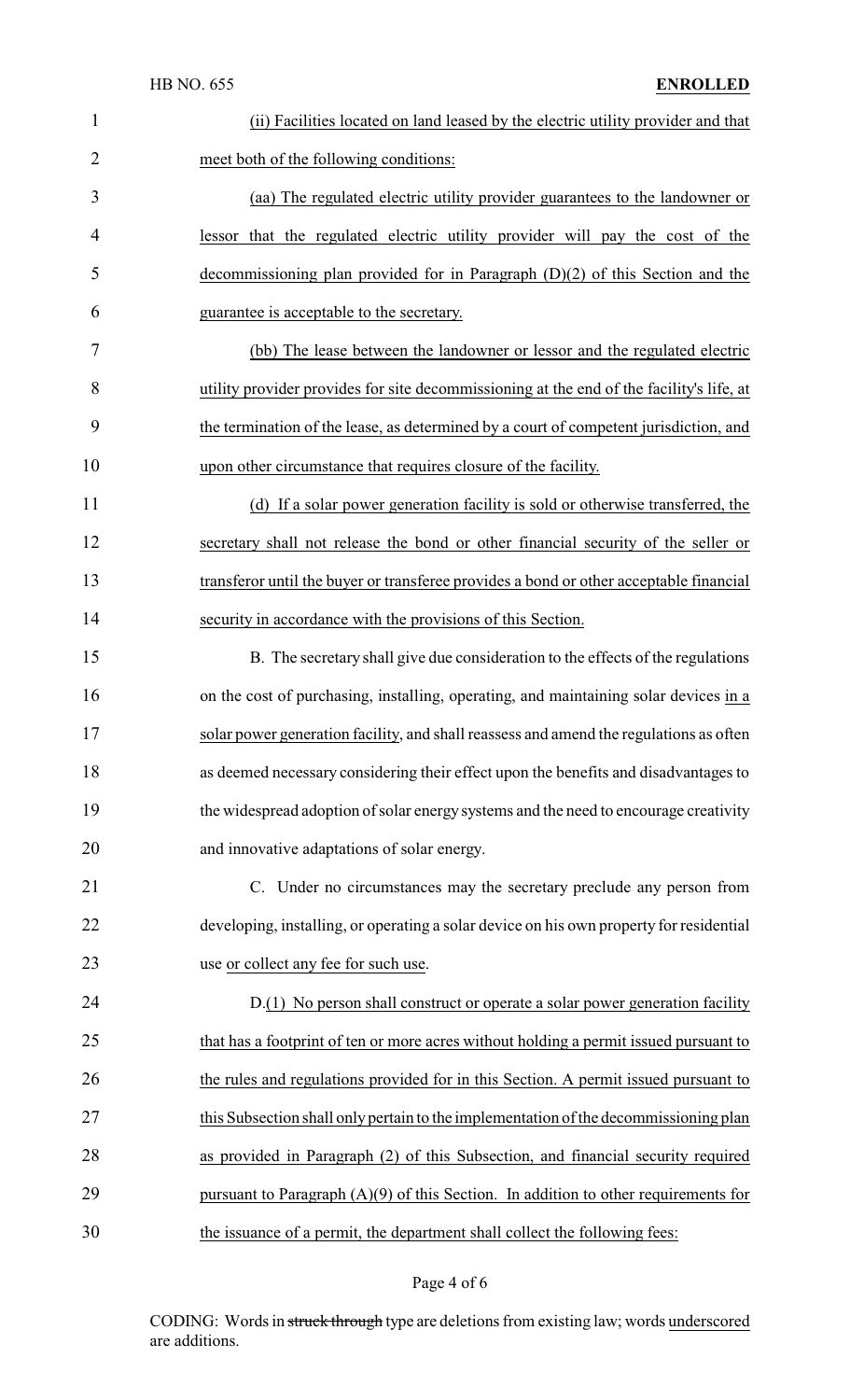| $\mathbf{1}$   | (a) An application fee not to exceed fifteen dollars per acre of the solar                |
|----------------|-------------------------------------------------------------------------------------------|
| $\overline{2}$ | power generation facility footprint.                                                      |
| 3              | (b) An application processing fee not to exceed five hundred dollars for the              |
| 4              | entire project.                                                                           |
| 5              | (c) An annual monitoring and maintenance fee beginning the year after                     |
| 6              | issuance of the permit and every year thereafter not to exceed fifteen dollars per acre   |
| 7              | of the facility footprint.                                                                |
| 8              | (d) Notwithstanding the provisions of this Paragraph, no applicant or permit              |
| 9              | holder shall be charged a fee that exceeds the department's budgeted costs of             |
| 10             | implementing and administering the provisions of this Section for the fiscal year in      |
| 11             | which the fee is charged.                                                                 |
| 12             | Any application for a permit shall include a decommissioning plan for                     |
| 13             | the facility that plans for closure at the end of life of the facility as well as closure |
| 14             | in the event of a disaster making operation of the power generation facility              |
| 15             | impossible. The decommissioning plan shall be updated every five years after the          |
| 16             | initial submission. All submitted plans shall be reviewed for sufficiency by the          |
| 17             | department and approved by the secretary.                                                 |
| 18             | (3) Any solar power generation facility that is certified by the Public Service           |
| 19             | Commission or the council of the city of New Orleans on on or before August 2,            |
| 20             | 2022, shall be exempt from the fees provided for in this Section, shall register with     |
| 21             | the department by January 1, 2023, and comply with the requirements of this Section       |
| 22             | and any rule and regulations promulgated pursuant to this Section by June 30, 2024.       |
| 23             | (4) All the monies collected from the fees provided for in this Subsection                |
| 24             | shall be deposited in the Mineral and Energy Operation Fund.                              |
| 25             | E. For purposes of this Section, the following terms shall have the meanings              |
| 26             | ascribed to them in this Subsection, unless the context or use clearly indicates          |
| 27             | otherwise:                                                                                |
| 28             | "Solar power generation facility" means one or more solar devices and<br>(1)              |
| 29             | any facility or equipment used to support the operation of the solar devices, including   |
|                |                                                                                           |